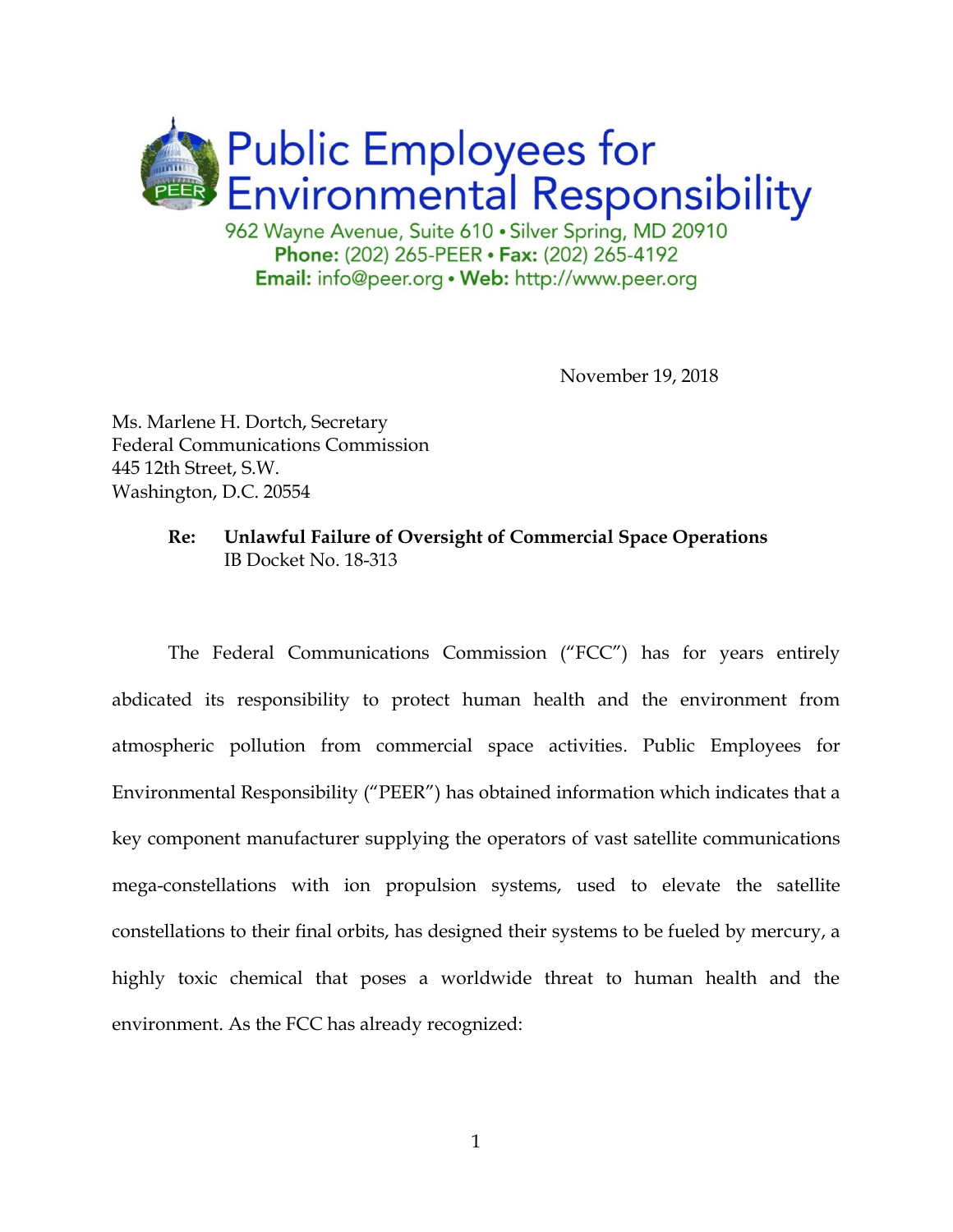In the coming years, zombie and active satellites alike will have many more neighbors. One company alone plans to launch more than 10,000 satellites that will be smaller and fly closer together than previous generations. The new space race poses some tough questions. And they touch on everything from law, to policy, to engineering. Who should control space? What are the rules? And how do we ensure that satellites vital to communications, jobs, and security are launched and disposed of safely and economically?<sup>1</sup>

As the number of satellites in NGSO increases astronomically, so too does the risk

posed by potentially toxic substances included in their construction. The potential release of mercury into the upper atmosphere by the firing of mercury-fueled thrusters could almost double the total atmospheric mercury emissions the U.S. is currently responsible for and jeopardize our international commitments as well as long-standing U.S. policy objectives of reducing mercury emissions. The FCC's current permissive regulatory approach of hands-off oversight which declines to examine the nature of the objects it authorizes to be fired into space has left a massive blind spot which should be corrected before the mega-constellations are launched and the mercury pollutants cannot be safely recovered. At a bare minimum, FCC should require a review of the technical specifications of the satellites which are being launched, their environmental impacts, consider reasonable alternatives, and determine on the record, beyond the regulated parties' self-certification, what potential environmental harms may accrue by authorizing these constellations. Because FCC has just announced a review of its rules regarding

 $\overline{a}$ 

<sup>1</sup> Statement of Commissioner Brendan Carr, *Re: Mitigation of Orbital Debris in the New Space Age, IB Docket No. 18-313; Mitigation of Orbital Debris, IB Docket No. 02-54 (Terminated)*, FCC 18-159, [DOC-355099A4.pdf](https://ecfsapi.fcc.gov/file/11150687223404/DOC-355099A4.pdf) (Nov. 15, 2018).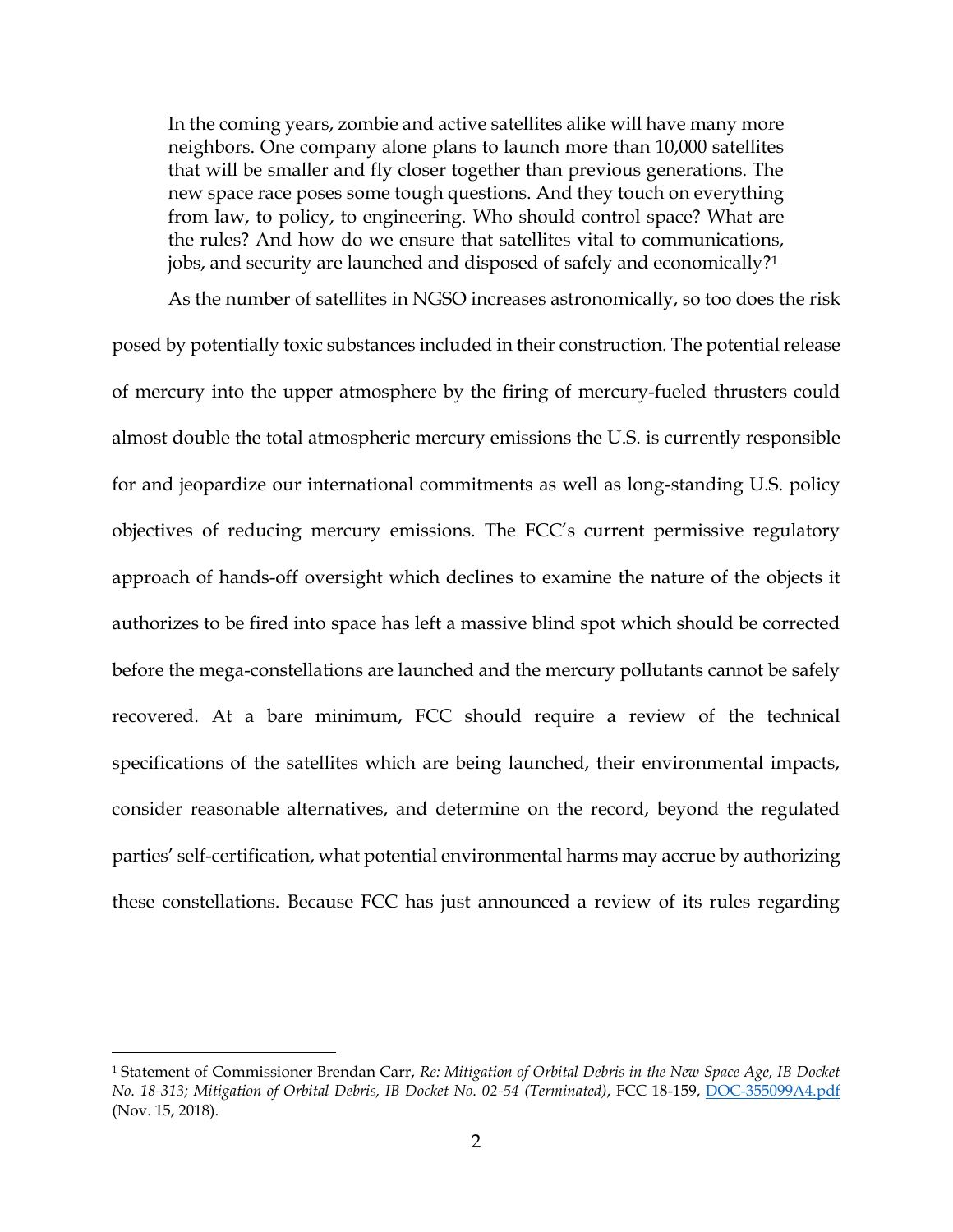space debris, this is a key moment for the FCC to ensure that spacecraft design protects both the orbital and terrestrial environments.<sup>2</sup>

#### **ENVIRONMENTAL IMPACTS OF MERCURY IN SPACE**

Mercury is a highly toxic heavy metal that poses a global threat to human health and the environment. Together with its various compounds, it has a range of severe health impacts, including damage to the central nervous system, thyroid, kidneys, lungs, immune system, eyes, gums and skin. Victims may suffer memory loss or language impairment, and the damage to the brain cannot be reversed. There is no known safe exposure level for elemental mercury in humans, and effects can be seen even at very low levels.

Once released, mercury persists in the environment where it circulates between air, water, sediments, soil and biota in various forms. Mercury can be transported long distances in the atmosphere. It can also be incorporated by microorganisms and converted to methylmercury, and then concentrated up the food chain. Despite these dire threats to human health and the environment, mercury is used in a variety of industrial processes due to its unique elemental properties. In addition to its well-known uses in gold mining and industrial processes that produce chlorine and sodium hydroxide (mercury chlor-alkali plants) or vinyl chloride monomer for polyvinyl chloride (PVC) production, mercury is an excellent fuel source for electric propulsion systems mounted on satellites for several reasons:

 $\overline{a}$ 

<sup>2</sup> *See FCC Fact Sheet: Mitigation of Orbital Debris in the New Space Age*, FCC-CIRC1811-02, https://docs.fcc.gov/public/attachments/DOC-354773A1.pdf.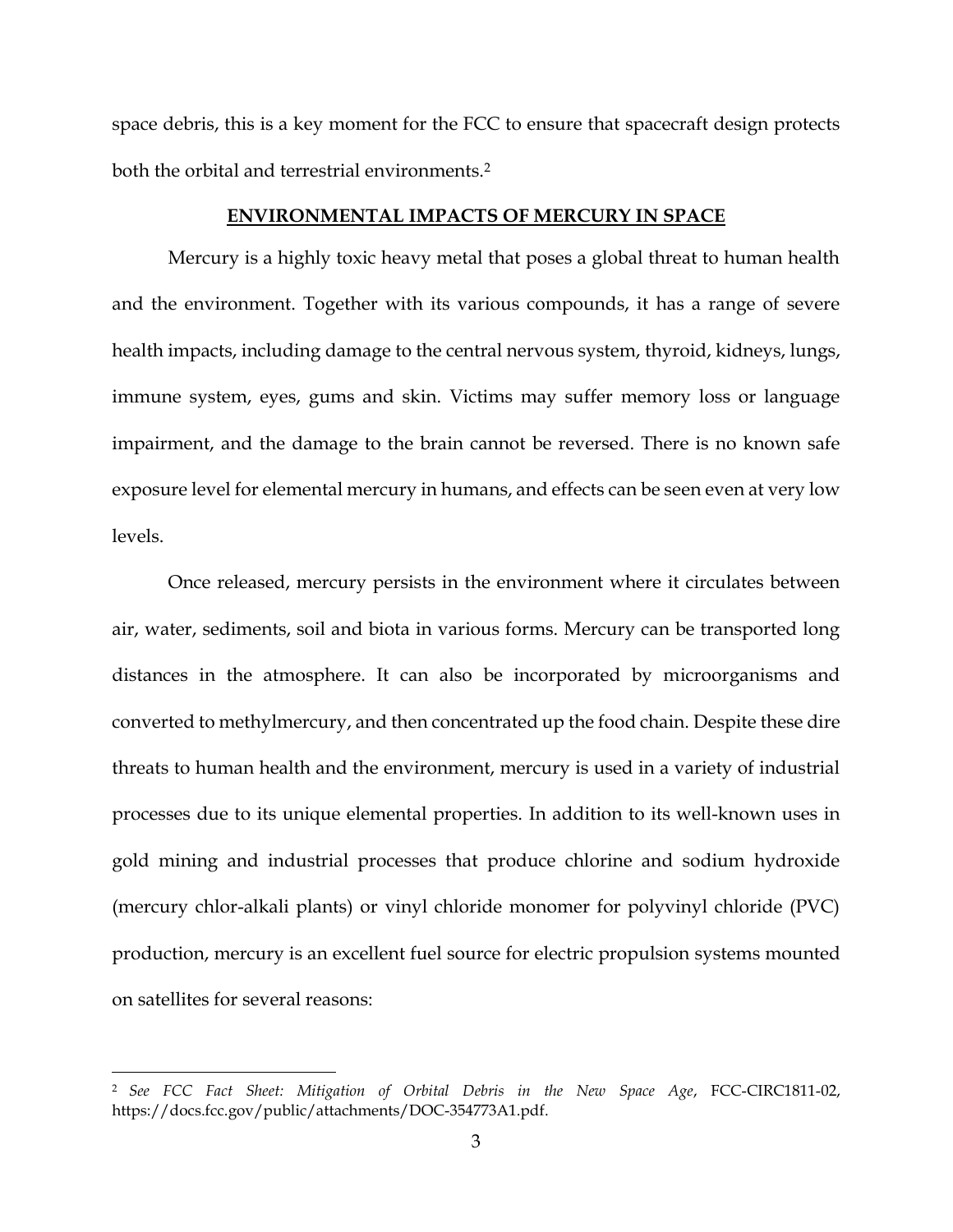- a. because it is a liquid at low temperatures, the propellant tankage does not need to be heated significantly to maintain the propellant in liquid form;
- b. because of its high density, it can be stored in a small volume;
- c. because it is a liquid, it can be stored in a lightweight, low-pressure tank; and
- d. because of the high cost of launching satellites, minimizing these two metrics, volume and mass, is critical to spacecraft system design.

For these reasons, mercury was used as an early test-propellant on several experimental satellites in the early space age. The Space Electric Rocket Test ("SERT") 1 and 2 satellites launched by NASA in 1964 and 1970 and the Engineering Test Satellite (ETS)-3 launched by the National Space Development Agency of Japan in 1982 proved the effectiveness of mercury as a propellant. Despite early successes, the technology ultimately fell out of favor due to, *inter alia*, environmental concerns and risks of contamination to ground-side technicians. A report in 2005 noted that because of these concerns, use of mercury in gridded-ion thrusters had completely ceased. See Alex Kieckhafer & Lyon B. King, *Energetics of Propellant Options for High-Power Hall Thrusters*, PROCEEDINGS OF THE SPACE NUCLEAR CONFERENCE 2005, PAPER 1092. Because the spaceflight industry essentially self-cleared mercury out of its inventory, current national and international regulatory frameworks largely omit spacecraft as potential sources of mercury emissions, and air quality rules only account for emissions directly into the atmosphere.

Going against the general understanding that mercury was a dead fuel, Apollo Fusion, a startup tech company based in California's Silicon Valley, found that the lack of regulatory restrictions on mercury in space made it a cheaper, more efficient fuel than anything else in the market. In developing their Apollo Constellation Engine ("ACE"),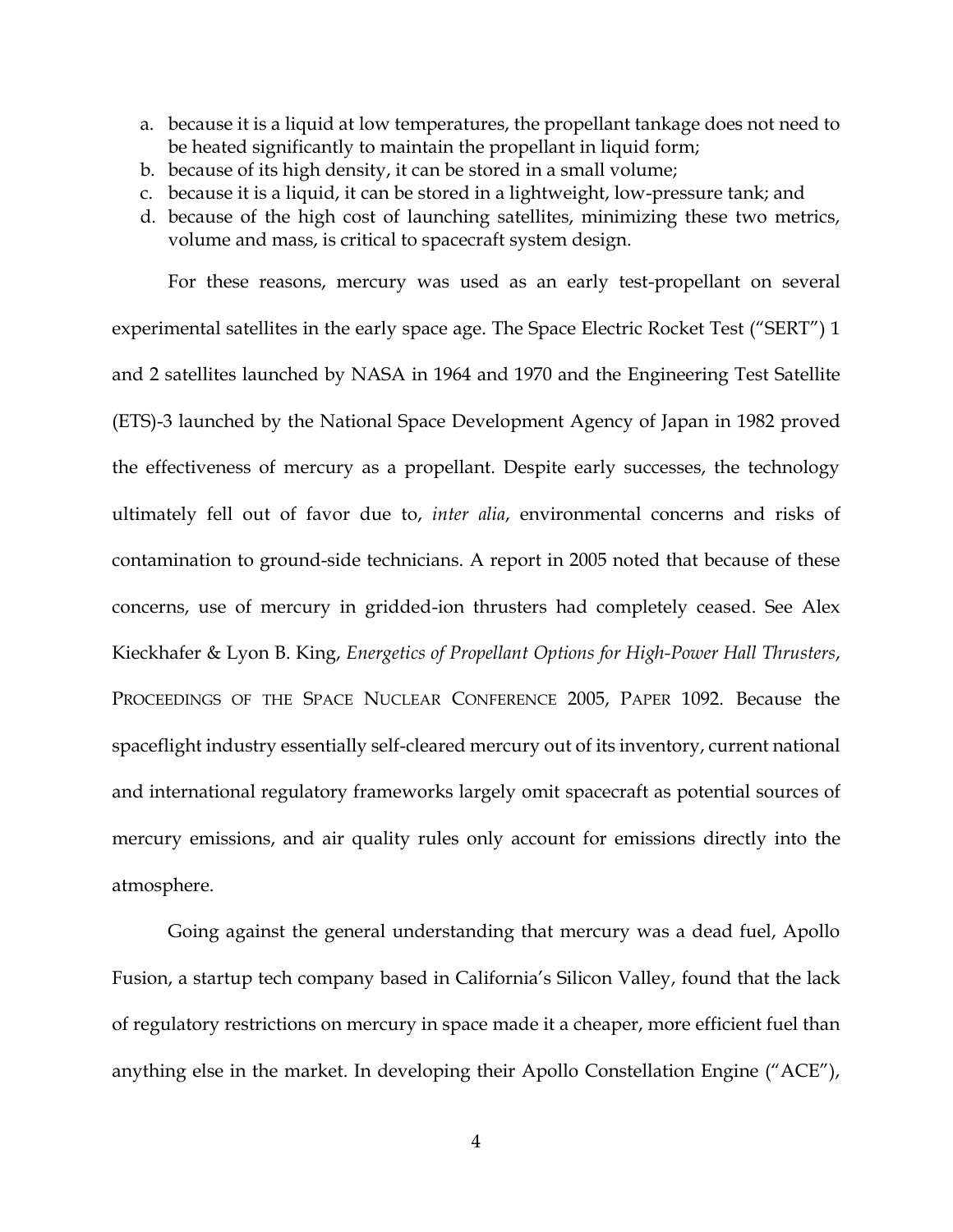Apollo tested several fuel types and found that if the corrosive effects of mercury on the spacecraft could be controlled, and they could keep the use of mercury secret, the ACE could seriously outperform its competitors indefinitely. To date, no other electric propulsion thruster can match the efficiency or power of the ACE, and leading experts in the plasma and fusion fields are convinced that Apollo has made a miraculous breakthrough because they all assume that the ACE uses xenon as a fuel source. *See*, *e.g.*, Dr. Matthew Moynihan, *A Quick Analysis Of Apollo Fusion Inc.*, LINKEDIN (Apr. 5, 2017), https://www.linkedin.com/pulse/quick-analysis-apollo-fusion-inc-dr-matthew-

moynihan/. The reality is far simpler: Apollo has chosen to ignore environmental externalities and write a new chapter in the global tragedy of the commons that is atmospheric mercury pollution. The ACE was tested with three different propellants: mercury, xenon, and krypton, but mercury's clear advantages made it the final decision. There is no reason, however, that other fuels could not be used, except that their price and efficiency make them less desirable.

#### **THE APOLLO FUSION ENGINES WILL DEPOSIT UP TO 200 METRIC TONNES OF MERCURY INTO THE ATMOSPHERE**

The mercury fueled Hall effect thruster designed by Apollo Fusion functions by ionizing vaporized mercury and then accelerating it out of a thruster nozzle at high speeds by carefully designed electric and magnetic fields. The mean velocity of mercury ions as they leave the thruster is 15 km/sec, within a normal distribution of  $+/-1$  km/sec. Multiple companies have received approval for deployment of enormous satellite networks criss-crossing the sky which dwarf the number currently in orbit. OneWeb, a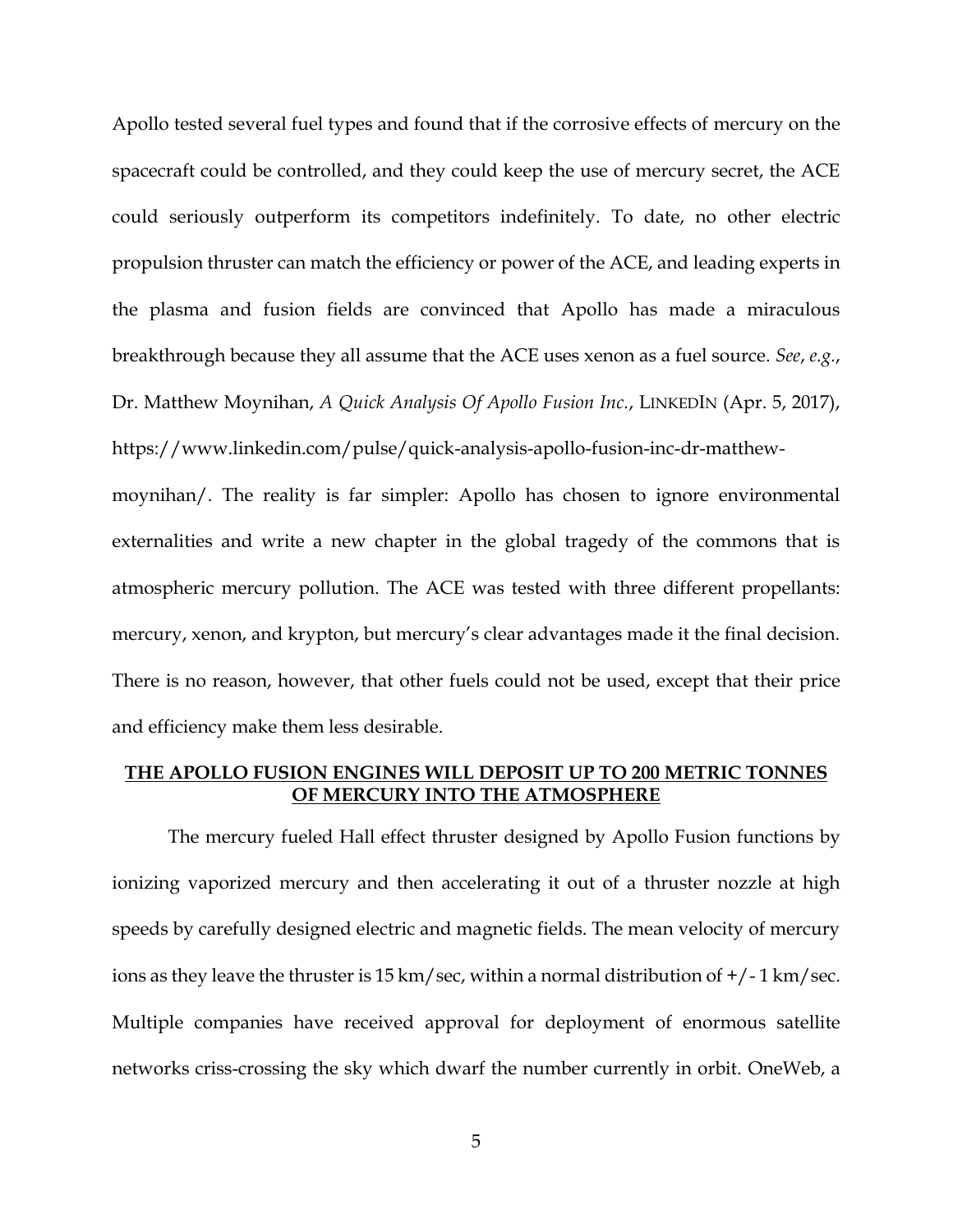communications company deploying a network of satellites for worldwide satellite broadband internet service, has received authorization from the U.S. Federal Communications Commission for 720 satellites and is seeking authorization for nearly 1,980 in low earth orbit, and a further 2,560 in medium earth orbit of 8,500 km.<sup>3</sup> The lowearth orbit constellation alone has been described by the United Nations General Assembly Committee on the Peaceful Uses of Outer Space as among the first "megaconstellations" in orbit.<sup>4</sup> SpaceX has been granted approval for deployment of almost 12,000 satellites in multiple orbital planes as low as 340-550 km in altitude, which will require more frequent and more powerful thruster use to maintain orbit, while Kepler Communications, Inc., Telesat Canada, and LeoSat MA, Inc., got approval for various services, though with 140, 117 and 78 satellites proposed respectively, they aren't nearly as ambitious in scale.<sup>5</sup> As of January 1, 2018, there were only 1,459 satellites *total*  in orbit, marking this as a bellwether moment for the future of the regulation of space as the number of satellites in orbit is prepared to skyrocket.

If a corporation such as SpaceX, OneWeb, or another major space company were to deploy an entire proposed LEO constellation with cheaper and more powerful mercury-fueled thrusters on-board, they could be launching as much as 198 tonnes of mercury into orbit, which will then be fired off into the upper atmosphere. Assuming the satellites are designed for a ten-year lifetime, approximately 20 tonnes of mercury would

 $\overline{a}$ 

<sup>3</sup> IBFS File No. SAT-AMD-20180104-00004

<sup>4</sup> See *Thematic priority 3. Enhanced information exchange on space objects and events: Note by the Secretariat*, A/AC.105/1170 ¶ 38, n. 13 (Nov. 15, 2017), V.12-08095(E) 051217 061217.

<sup>5</sup> IBFS File Nos. SAT-LOA-20170301-00027, SAT-PDR-20161115-00114, SAT-PDR-20170301- 00023, SAT-PDR-20161115-00112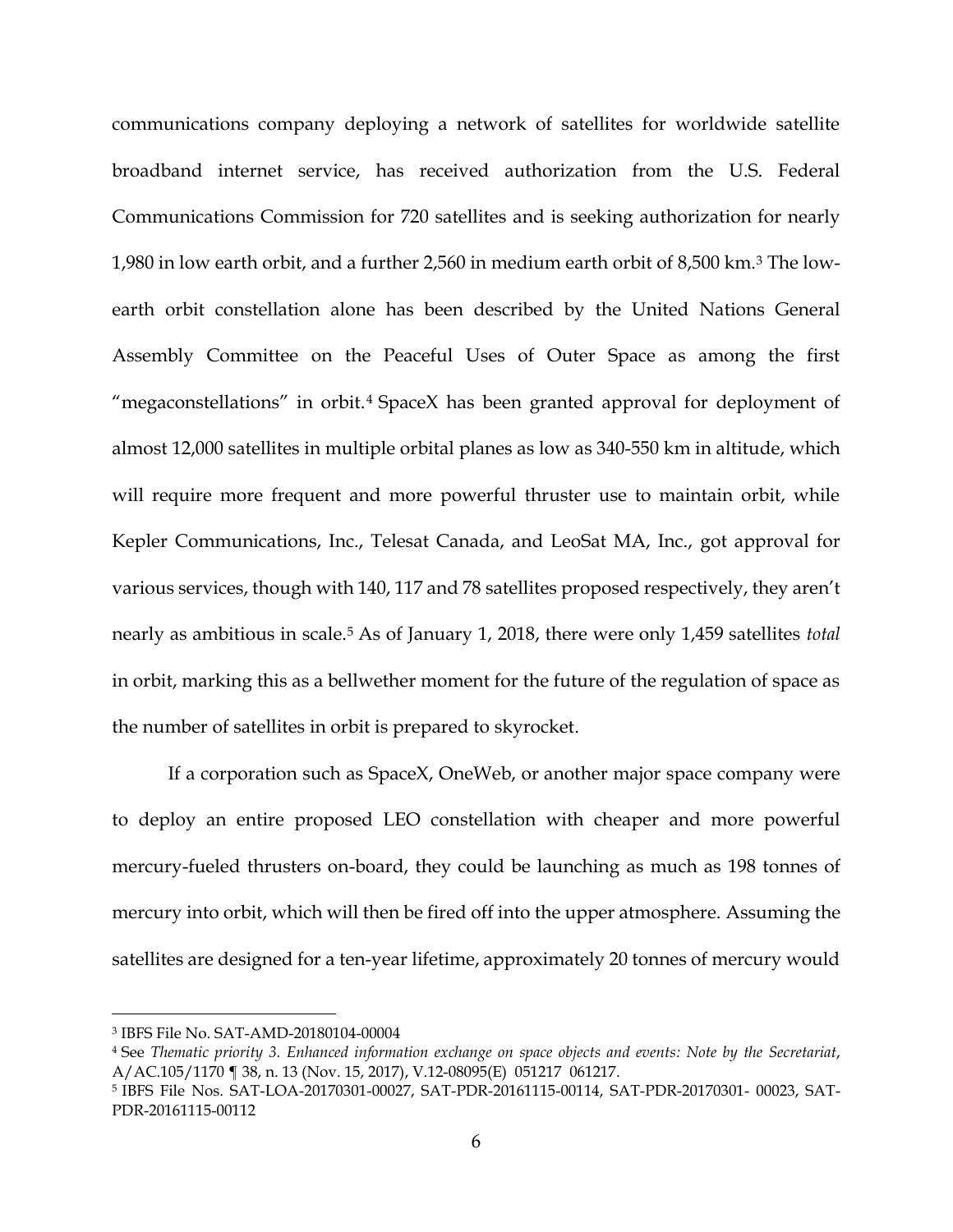be released per year, with the majority emitted for the initial orbital raising to a hypothetical 1,200 km altitude, and the remainder used for plane changes, stationkeeping, and de-orbiting at the end of their operational lifetime. To place this number in perspective, the United Nations Environment Programme's draft Global Mercury Assessment for 2018 estimates that the U.S. and Canada combined emitted only 40 tonnes of Mercury into the air in 2015.

While the mercury emitted by the satellites would be into the ionosphere and exosphere, even the emissions at the full altitude of 1,200 km will slowly mix down over a period of approximately 1-3 years by molecular diffusion to the top of the mesosphere where turbulent mixing will bring it near the surface in a matter of months due to its high molecular mass. At the proposed 1,200km altitude, satellites orbit at a velocity of about 7km/s. If the Hg ions leave the satellite in the opposite direction at 15km/s, with respect to the Earth the ions are moving at about 8km/s. This velocity is lower than the escape velocity from Earth's gravitational well at that altitude (about 10km/s), so the mercury simply does not have enough energy to escape, and thus stays in Earth's atmosphere. The mercury ions quickly interact/collide with other particles in the ionosphere, losing most of their energy and turning into neutralized atoms. Gravitation causes the high molecular mass mercury atoms to diffuse earthwards through the ionosphere until they reach the turbopause at about 80-100km altitude. From this altitude, turbulent mixing incorporates the mercury into the stratosphere. In the stratosphere, the mercury is rapidly oxidized and bound to particulate, which is then removed into the troposphere. At this point, the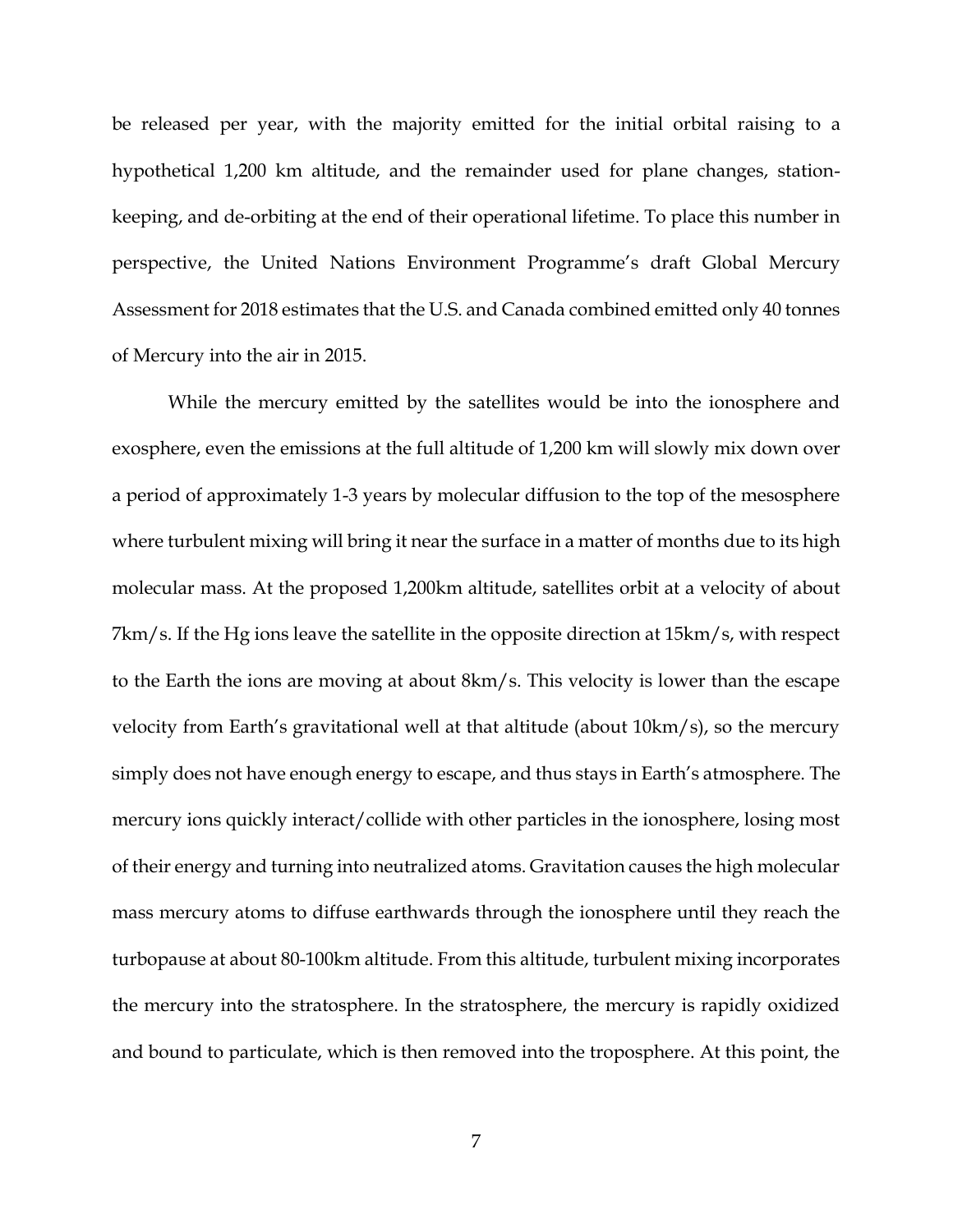satellite-originated mercury is indistinguishable from the mercury emitted from other sources.

## **THE EMISSION OF MERCURY INTO THE ATMOSPHERE IS IN VIOLATION OF MULTIPLE INTERNATIONAL AND NATIONAL LAWS**

Mercury emissions are regulated by numerous national statutes and international agreements due to its highly toxic nature. The launch of satellite constellations is governed by the laws of the United States and any nation from whose territory the launch commences, such as France, the UK, or Kazakhstan. Internationally, terrestrial mercury emissions are partly controlled by the Minamata Convention on Mercury, however its specific use and waste-disposal restrictions do not cover emissions from space.

Article 3 of the Minamata Convention restricts the use of primary-mined, imported, or exported mercury to the production of enumerated mercury-added products, specified manufacturing processes, or permanent disposal. It is not currently known where Apollo Fusion is sourcing its supply of mercury for use as thruster fuel, but if the satellite thrusters are fueled prior to their transport abroad, formal notice must be given by the United States to the launching nation, which must then decide whether to accept the import of mercury under Article 3. FCC approval of this kind of deployment launch without guarantees that these inevitable regulatory snafus abroad can be resolved is pointless.

# **Non-Enforcement by the United States Federal Communications Commission is in Violation of U.S. Law.**

Under U.S. law, the Federal Aviation Administration Office of Commercial Space (AST) is empowered to promulgate regulations consistent with public health and safety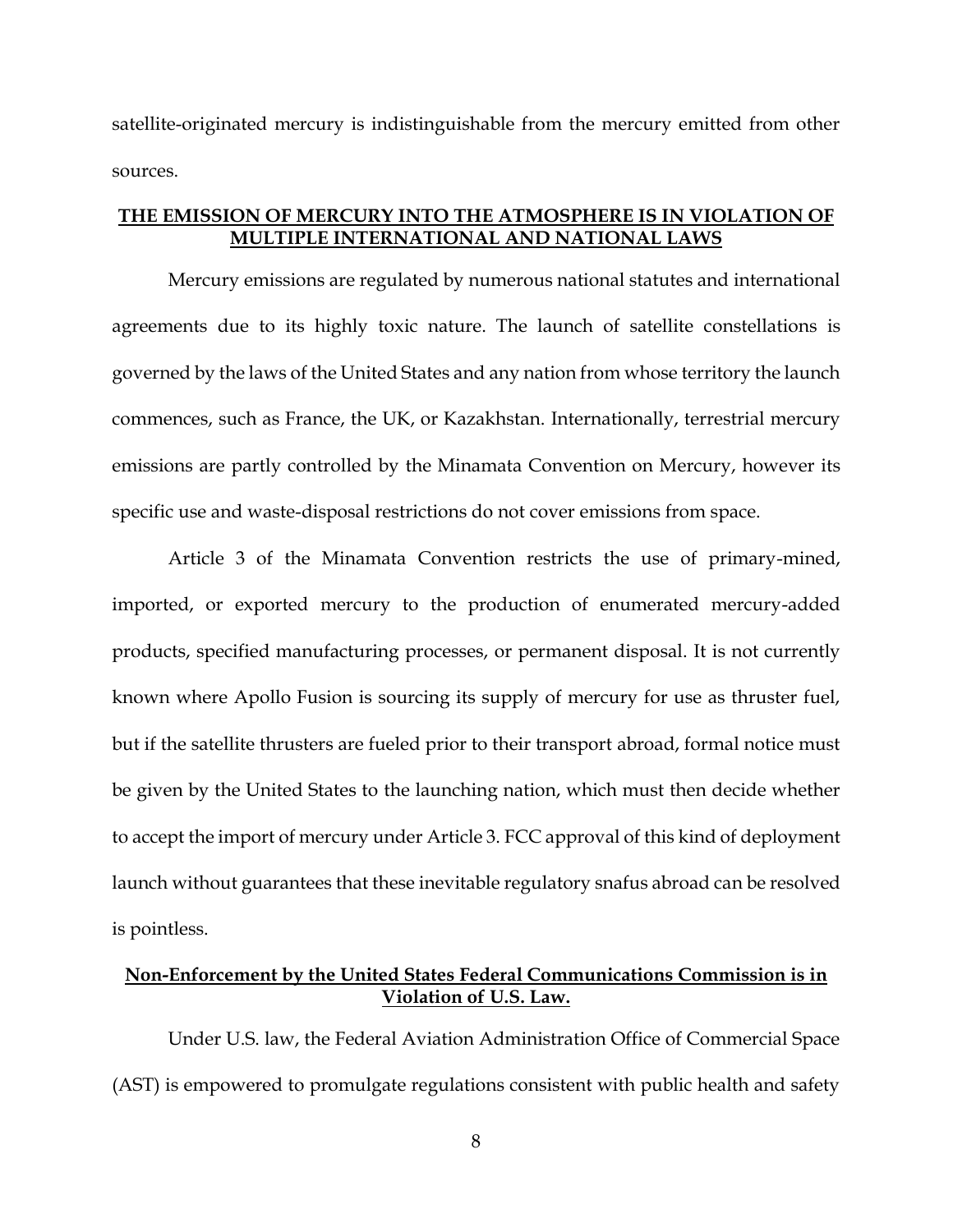as requirements for issuing a license for a US person to launch a payload into space from inside or outside the US. 51 U.S.C. § 50905. The FAA, under this authority, requires information to be provided for payload review, including identification of all hazardous materials. 14 C.F.R. § 415.59(a)(6). Payloads subject to regulation by the FCC, however, are exempt from this review. 14 C.F.R. § 415.53.

The FCC review process of applications for satellite space station authorizations on form FCC 312 asks only a single question about environmental impacts, limited to the definition in 47 C.F.R. § 1.1307, which considers *only* "human exposure to [hazardous] levels of radiofrequency radiation" or high intensity lighting. No other environmental impacts, including mercury emissions or the presence of other hazardous materials in launch payload, are currently reviewed by the FCC, and regulated parties are welcome to self-certify compliance with even that lax requirement. This regulatory gap is in plain noncompliance with national commitments to eliminate potential avenues for mercury emissions. The FCC process is also not in compliance with the National Environmental Policy Act, 42 U.S.C. § 4321 *et seq.*, which requires that a federal agency contemplating a major action prepare, at minimum, an environmental assessment. FCC's NEPA regulations unlawfully and categorically exclude entire swaths of their activities under 47 C.F.R. § 1.1306, which should be immediately rewritten.

The FCC explicitly abdicated responsibility for reviewing design packages or construction contracts which might have disclosed the presence of 198,000 kg of mercury being intentionally shot into the atmosphere in a 2015 order titled *Comprehensive Review of Licensing and Operating Rules for Satellite Services*, IB Docket No. 12-267, Second Report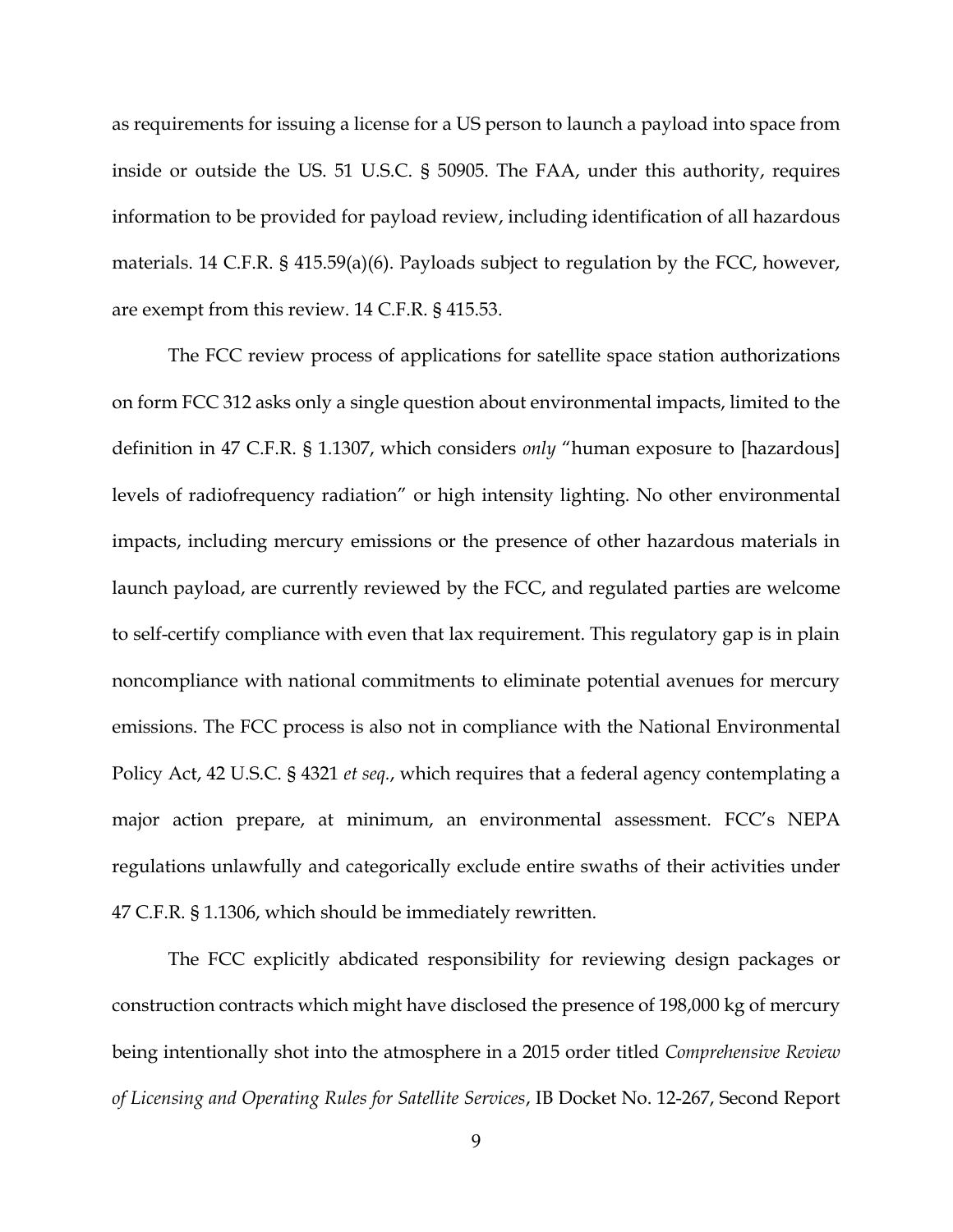and Order, FCC 15-167 (2015), which eliminated "any need for submission of confidential contract or design materials to the Commission to prove that the milestones have been completed." Under this legal interpretation, commercial space companies could launch nuclear weapons into space and the FCC would still call it legal.

In October 2017 testimony before the Senate Committee on Commerce, Science, and Transportation, the founder of one large satellite communications company, OneWeb, decried the regulatory gap that currently exists for environmental management of outer space and insisted that it was an opportunity for the United States to "take a leadership position and drive standards of excellence and stewardship worldwide." While that statement was made in the context of orbital debris, his focus on preventing environmental damage through "thoughtful, common-sense rules" should encompass all the materials used for satellite construction, including toxic fuels.

Finally, the export of pre-fueled thrusters to an international launch facility is in violation of the Mercury Export Ban Act of 2008, which prohibits, under the Toxic Substances Control Act, "the export of elemental mercury from the United States." 15 U.S.C. § 2611(c)(1).

#### **CONCLUSION**

For these reasons, the FCC should immediately act to correct this glaring regulatory myopia in management and oversight of the construction of spacecraft as well as current orders granting authorization to deploy constellations. The OneWeb megaconstellation is the first of its kind in Non-Geostationary Satellite Orbit, and other companies have plans to deploy even larger networks of communications satellites

10